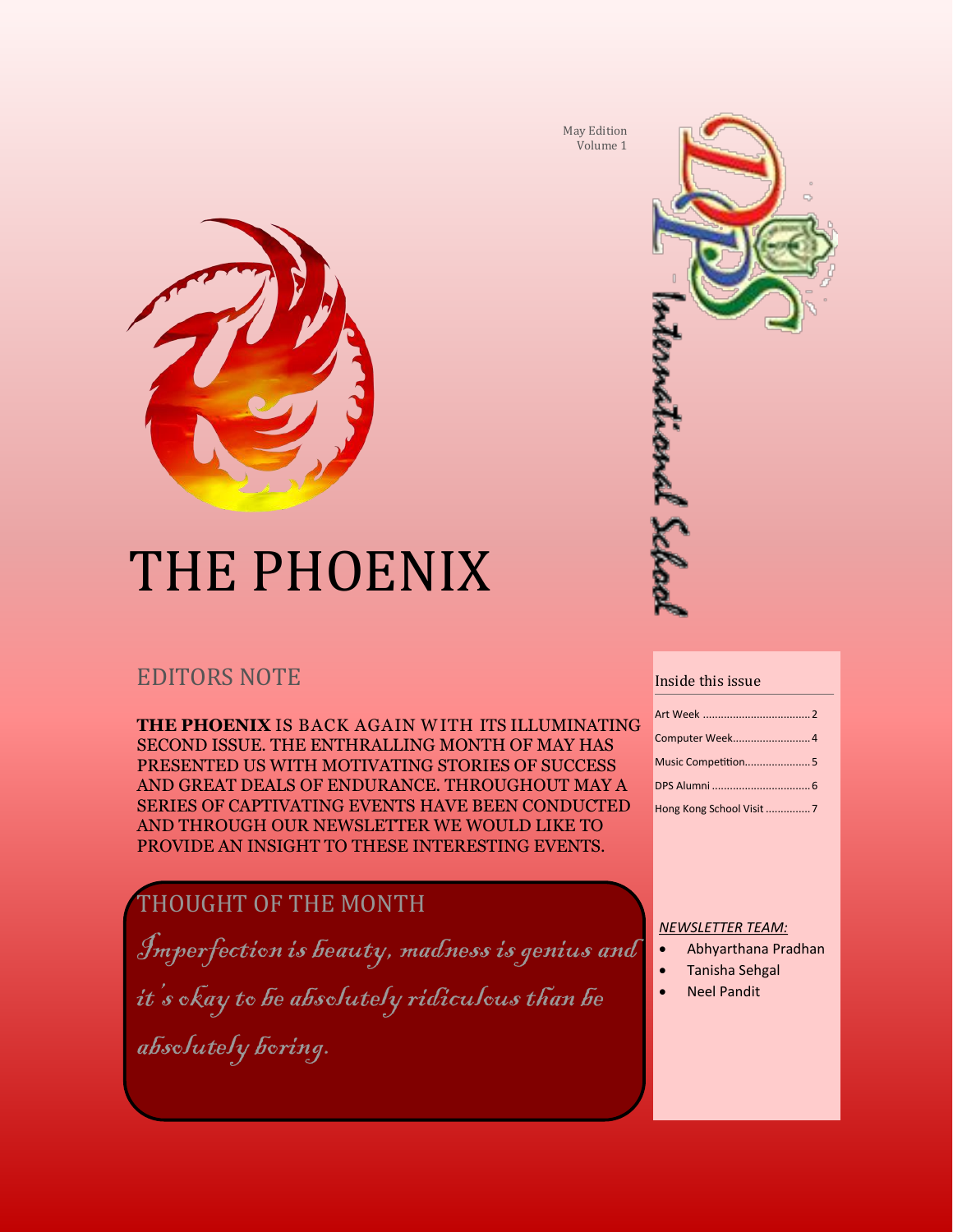#### ART WEEK

In order to bring out the artistic talents among the students, Delhi Public International School arranged an art event for the higher secondary students on the 4th of May. The artistic events such as mask painting, face painting, clay modelling, tattoo making and sand art were conducted as an inter-house competition.

More than 400 students participated in the competition. The Lake house, emerged as the overall winner of the competition followed by Spring, glacier, and oasis.

In the mask painting event, students were told to create a painting on a mask based on the theme of beauty and the beast. In this event, the members of Lake house made a mask of human faces that depicted the anger and frustration of the inner man amidst his peaceful and divine self. The members of spring made an unzipped painting of many human faces in one piece, showing the different sides of the man. The members of glacier made a mask painting revealing the god side and the bad side in man, a clear distinction between right and the wrong, good and evil. The members of oasis made a mask painting depicting the beauty in the flora and fauna of nature and its final

destruction.In the face painting event, the students were told to paint the face of one of their team members based on any theme. In



this event, the members of Lake house painted their members face as that of a lion, to show the valiance which blooms in the face of need, leaves an eternal mark on our lives. The members of spring painted their members face to show that faces have split personalities. The members of glacier house painted a gothic art showing the mysterious side of a female. The members of oasis house painted one of their members as the joker from the batman series; a maniac who displays pain and joy irrespective of the situation and circumstance.

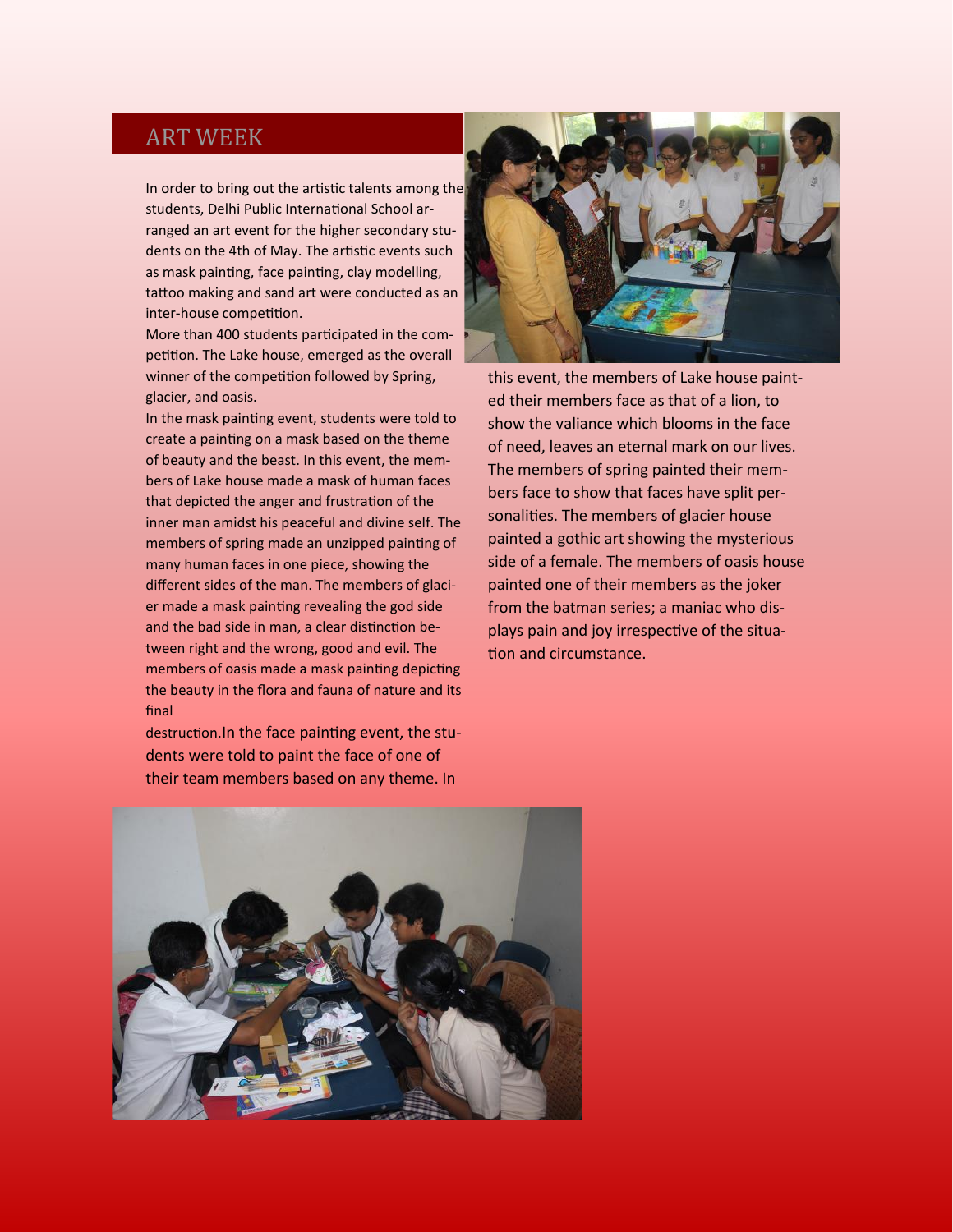

In the tattoo making event students were given an open topic whereby they drew tattoos on one of their team member's hands. In this event, Lake house used a combination of vibrant colours to promote a wild, imaginative; out of the box thinking children display. Spring house made a bright and vivid description of a raging lion, to show the anger and brutality it displays. Glacier house

drew pirate ships, the seas, symbols and treasure maps that the pirates rule over. Oasis house drew their tattoo making on the ideology of women empowerment, the strengthening of women rights and freedom.

In the event of clay modelling, students were told to mould clay and make different artefacts of their choice. The members of Lake House moulded an extravagant Ganapati playing a game of chess in the peace and quiet of his palace gardens. The members of Spring house moulded

a circus, a place for joy and frolic hoarded with clowns. The members of Glacier house moulded a variety of Indian instruments, and Oasis house brought the classic game of angry birds to life. The toughest of the events was the sand art event that took place. In this event students had to create an art based on landscape on a water colour based chart paper, by using only coloured, granulated sand



and fevicol. The members of Lake created a beautiful waterfall against the backdrop of the rocks; the members of spring created a magical, and enchanted land, full fantasy. The members of the glacier house used a beautiful shading of many colours to show the beauty in an empty desert, and oasis made a leaf showing the basic necessities and things we see all around us every day.

Overall, all the houses displayed great artistic skills and enthusiasm. It was a great day for the whole school as the students of classes 8th and below, showed their drawing and colouring skills in class. They made beautiful drawings of landscapes and let their imaginations run wild. It was most certainly a memorable day, which one can never forget.

> Joanna Allice 11 A Level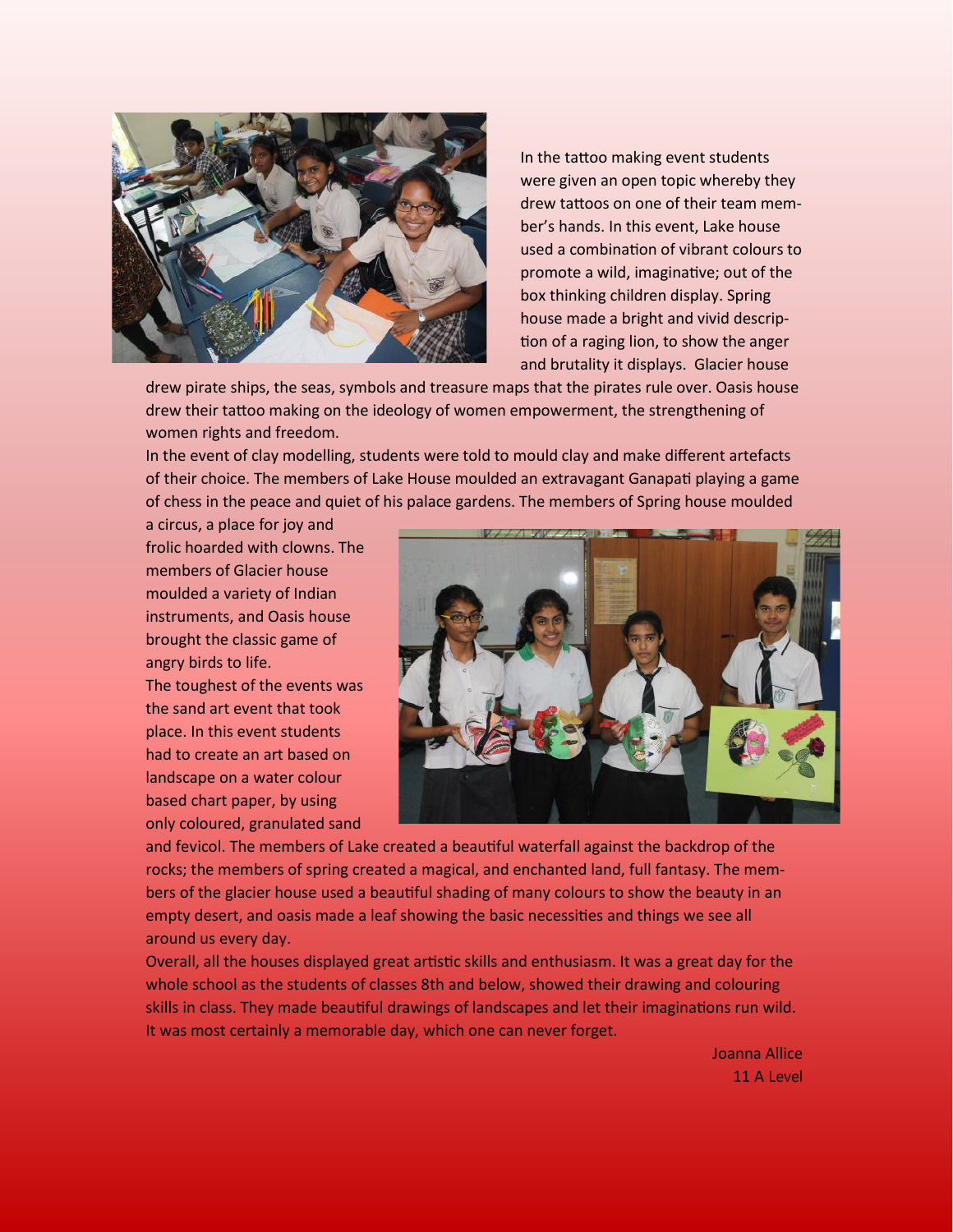

and imagination.

The students had prepared well for the Quizzes and thought provoking debates on Space Settlements organised for them.

Students were exposed to the latest technology in 3D printing , driverless cars and a lot more .

The highlight of the week was the various skill developing activities like Video Enhancing and advertising in Computers, where students got hands on experience in both. The splendid Video quality and various

adverts showcased the students' impressive skills.

#### COMPUTER WEEK

It began with a Technogadget Parade for the younger kids where they were dressed up as the latest electronic gadgets. It was so entertaining to see the little tots parading as the latest iphones, tablets and laptops. The Super Fun TechnoKids Bingo put to test their computer related vocabulary skils. The older children had TechnoCollage making , Slogan and Logo designing competitions pertaining to newer technologies in sensors and System Analysis , to put their creativity to test ,which they passed with flying colours with their incredible originality



The whole week went by so quickly with activities which were very entertaining and engaging. Kudos to the organising team for their effort and creativity which kept the students wanting more. Eshita suvarna

Class 7

![](_page_3_Picture_11.jpeg)

![](_page_3_Picture_12.jpeg)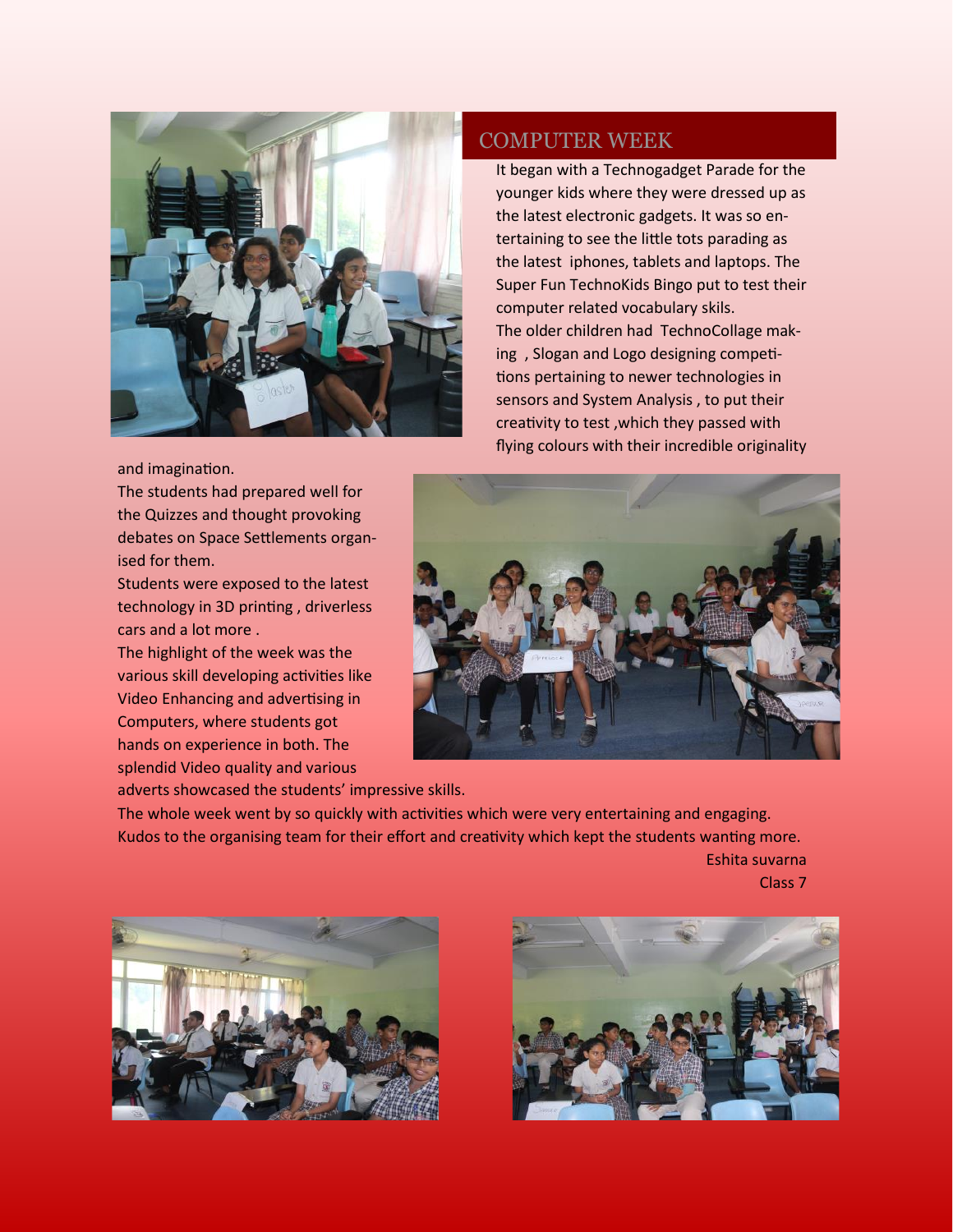### MUSIC COMPETITION

The much awaited, Inter-house Music competition started its preparation weeks before it commenced, and being a part of the performing arts committee, I had the opportunity to witness rehearsals and watch the magic unfold before it took center stage.

Under the guidance of Anand Sir, the Music Teacher, each house had routine practices in the music room where he supervised the students on song selection and arrangement; the young instrumentalists were guided and mentored in order for them to play in sync with the vocalists as they practiced to perform a solo and a duet. After much anticipation and rehearsal the students were finally ready for the big day.

On 20<sup>th</sup> May, each contestant finally had their opportunity to display their efforts in front of the whole school, it was the day of the competition and all students were anxious and tense. To everyone's surprise, the Physical education teacher, Julius sir performed an opening song, which eased the mood to a beginning of frolic and enjoyment. He later joined the judging panel along with Pooja mam, our dance teacher, and Ms Pratima Ji who herself is an accomplished Hindustani vocalist and a recipient of the national scholarship instituted by the ministry of tourism and culture of India.

After the entertaining opening, Glacier house kicked off with their Solo and Duet by Anirudh, Namra and Sanjana; each entertaining us with their melodious blend of Hindi and English songs. In succession to glacier the "All girl vocalist team" of

Apparna, Shreya and Sreejana took to the stage

to show their power and talent and got the audience tapping to their feet and swaying along to the popular music.

Subsequently Oasis house was not far behind in showing their talented efforts as well; the solo performance by Apparna was prepared last minute, due to the sudden and unfortunate absence of the original singer, but the lack of time didn't shorthand the quality of the performance, and the vocalist was commended upon performing enchantingly . The duet performance though, took the cake with the young students, Shruti and Suchet singing melodiously; the ability of Shruti to accompany her with the violin as well as sing did significantly increase the tremendous performance.. The final house Spring house was much anticipated being the last to perform. Ritwij, Madhumita and Neha accompanied by other Spring house students singing solo and duet respectfully, flaunted their Skills in their mellifluous performances.

As a spectator I thoroughly enjoyed listening to each song and watching the many participants, some even as young as  $3^{rd}$  grade, working harmoniously with each other, to give their heart and soul in flawless performances.

To conclude the assembly, the art certificates were awarded to the wining participants in relation to the previous weeks events and the winners of Spring for Solo and Oasis for Duet were celebrated and revered to put an end to an educational and enthralling journey for all of us.

> Jahnavi Roy 11 A S Level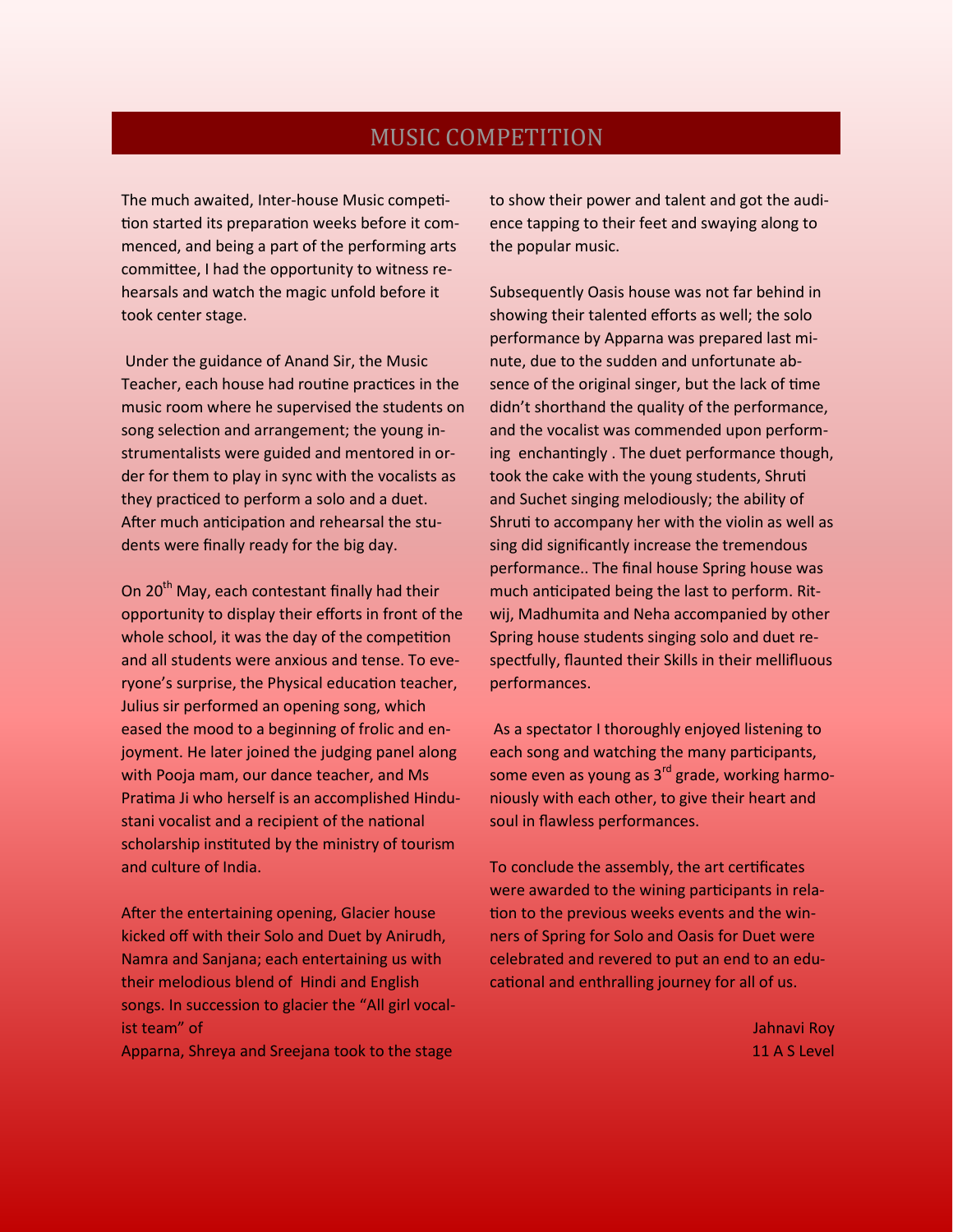# DPS ALUMNI

"DPS has been a second home to me all these years and I'd like to thank my teachers, who've moulded me into the person I am today. With your blessing, I now begin a new chapter, holding forever the sweetest memories."

-Vithiya Ragu

![](_page_5_Picture_3.jpeg)

first time. At that time, I never imagined that I would leave school as a medical student. Today, in addition to offers for bioengineering/ biomedical science from world-renowned US and UK universities like University of California, Los Angeles (UCLA) and University College London (UCL), I hold offers from all 6 medical schools I applied to including the University of Edinburgh, NTU and NUS. I would sincerely like to thank my family, teachers as well as the school management staff for their continued support and encouragement that has enabled me to achieve my dreams. I start my journey at NUS Medicine confident in the knowledge that my time in DPS has equipped me with the academic and social skills needed to be a good medical student and a responsible doctor.

DPS is my alma mater; it is the place where I've built up a strong foundation for myself, inculcated basic moral values, imbibed basic principles for life and has strongly mounded my character. 10 years at DPS, and it is literally like my second home. I've definitely enjoyed thoroughly and made memories for a lifetime, but more than that I'll always remember the constant encouragement by all the inspiring teachers. DPS has helped me develop holistically which will exceedingly help me in the years to come.

![](_page_5_Picture_6.jpeg)

-Shrishti Mishra

![](_page_5_Picture_8.jpeg)

- Arsha Aggarwal

![](_page_5_Picture_10.jpeg)